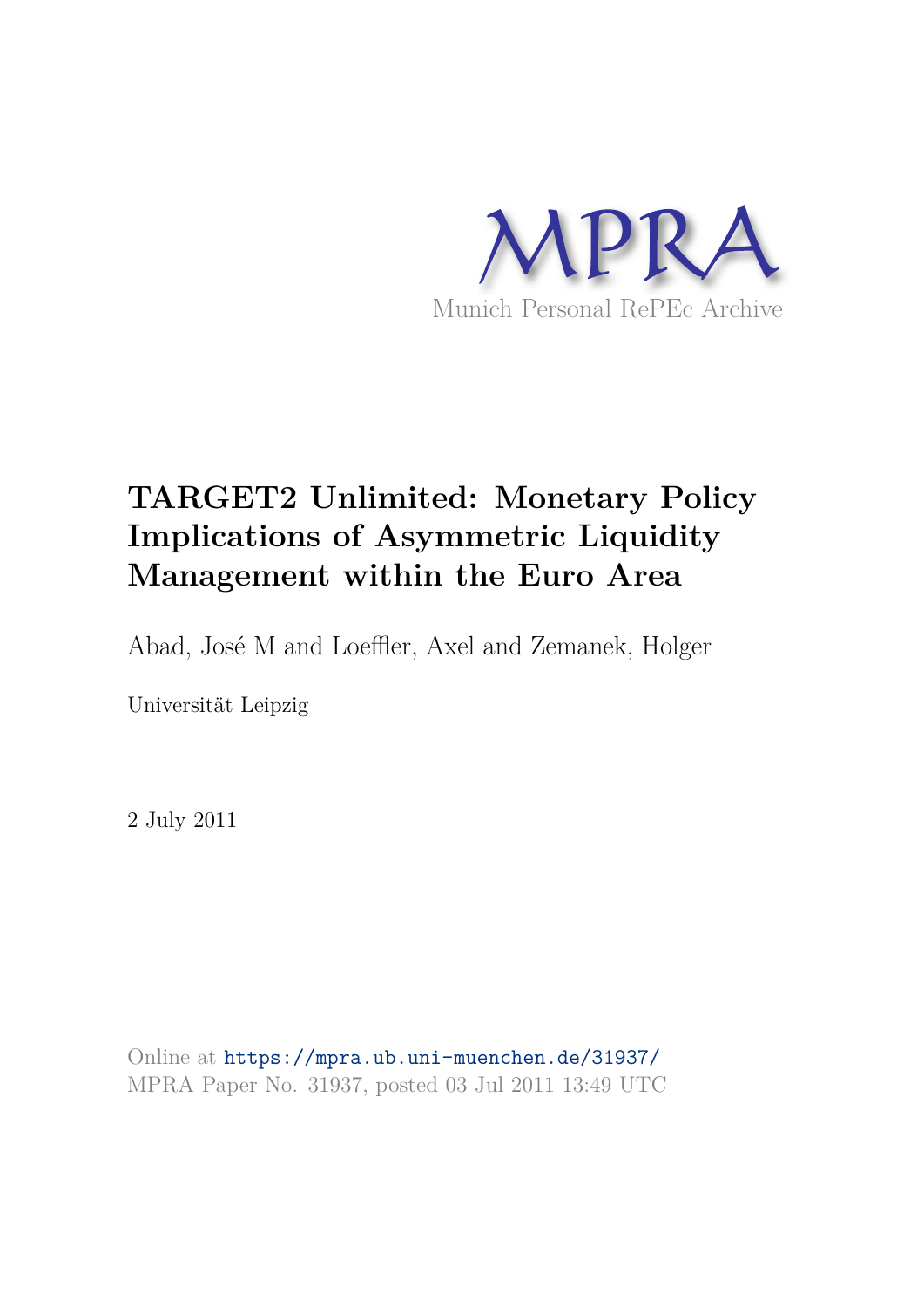## **TARGET2 Unlimited: Monetary Policy Implications of Asymmetric Liquidity Management within the Euro Area**

*Abad, Jose University of Leipzig Institute for Economic Policy Grimmaische Str. 12 D-04109 Leipzig/Germany (abad@wifa.uni-leipzig.de)* 

*Löffler, Axel University of Leipzig Institute for Economic Policy Grimmaische Str. 12 D-04109 Leipzig/Germany (loeffler@wifa.uni-leipzig.de)* 

*Zemanek, Holger University of Leipzig Institute for Economic Policy Grimmaische Str. 12 D-04109 Leipzig/Germany (zemanek@wifa.uni-leipzig.de)* 

**01.07.2011** 

#### **Abstract**

This paper analyses the implications of a continued divergence of TARGET2 balances for monetary policy in the euro area. The accumulation of TARGET2 claims (liabilities) would make ECB's liquidity management asymmetric once the TARGET2 claims in core countries have crowded out central bank credit in those regions. Then while providing scarce liquidity to banks in countries with TARGET2 liabilities, the ECB will need to absorb excess liquidity in countries with TARGET2 claims. We discuss three alternatives and its implications to absorb excess liquidity in core regions: (1) Using market based measures might accelerate the capital flight from periphery to core countries and would add to the accumulation of risky assets by the ECB. (2) Conducting non-market based measures such as imposing differential (unremunerated) reserve requirements would distort banking markets and would support the development of shadow banking. (3) Staying passive would lead to decreasing interest rates in core Europe entailing inflationary pressure and overinvestment in those regions and possibly future instability of the banking system.

**JEL**: E42, E52, E58, F32, F36

**Keywords**: TARGET2 balances, monetary policy, euro area, Eurosystem, excess liquidity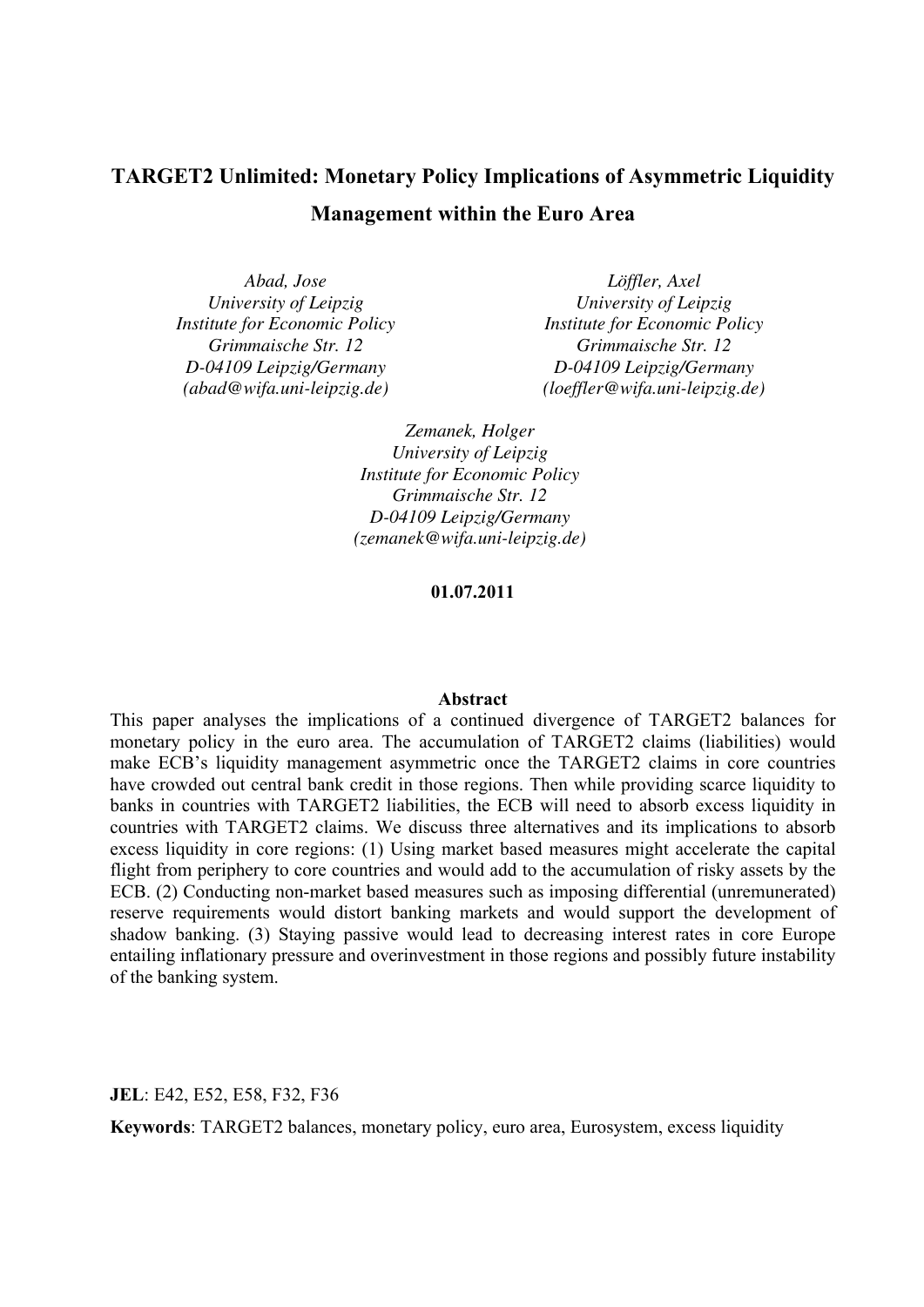## **1. Introduction**

A paper by Sinn (2011b) on the stealthily financing of euro area current account deficits by the ECB has opened up a controversial debate on the offspring, development and broader implications of TARGET2 (im-)balances<sup>[1](#page-2-0)</sup>. Individual TARGET2 positions, which are recorded in the balance sheets of Eurosystem's national central banks, began to diverge with the outbreak of the financial crisis back in 2007. Until today, the Deutsche Bundesbank (BB) has accumulated claims (against the GIPS's central banks<sup>[2](#page-2-1)</sup>) of more than 300 billion euros.

Sinn (2011a and 2011b) argues that such imbalances are the reflection of an interim and secret bailout by the ECB of the countries grouped under the 'GIPS' acronym. By increasing BB's claims over time, GIPS's (Greece's in particular) net imports are being supported and intra-Euro current account imbalances are being perpetuated (*current account view*). However, as Buiter et al. (2011) and Bindseil and Koenig (2011) note, TARGET2 imbalances are just the result of capital movements between each pair of countries settled through the Eurosystem's payment clearing system (*financial account view*). The policy relevance gained by the TARGET2 mechanism stems from the disruption and prolonged malfunctioning of interbank funding markets in Europe.

Since the financial crisis started, a number of national banking systems (Irish, Greek and Portuguese banks in particular) have been progressively excluded from the interbank lending markets over growing concerns about their solvency. The Eurosystem had to step in as a marketmaker, providing unlimited lending to GIPS's banks. TARGET2 (im-)balances began reflecting GIPS's net capital outflows as refinanced by the Eurosystem. Note that only the Irish banking system has lost about 140 billion euro of foreign deposits since 2007, with German banks becoming the main beneficiaries of capital-repatriating flows currently underway. Furthermore, TARGET2 balances will keep diverging for as long as foreign (and even domestic) bank deposits in crisis countries are transferred to other banking systems which are perceived as safer by depositors.

In this context, Sinn and Wollmershäuser (2011) argue that the total stock of central bank money poses a hard limit to TARGET2 (im)balances. However, we show that –far from being any hard limit- TARGET2 balances might be unlimited. That said, further extensions of TARGET2

<u>.</u>

<span id="page-2-0"></span><sup>&</sup>lt;sup>1</sup> TARGET2 is Eurosystem's real-time gross payment (and securities) settlement system. The 'Eurosystem'

<span id="page-2-1"></span>comprises the ECB and the Eurozone's national central banks. 2 'GIPS' stands for Greece, Ireland, Portugal and Spain.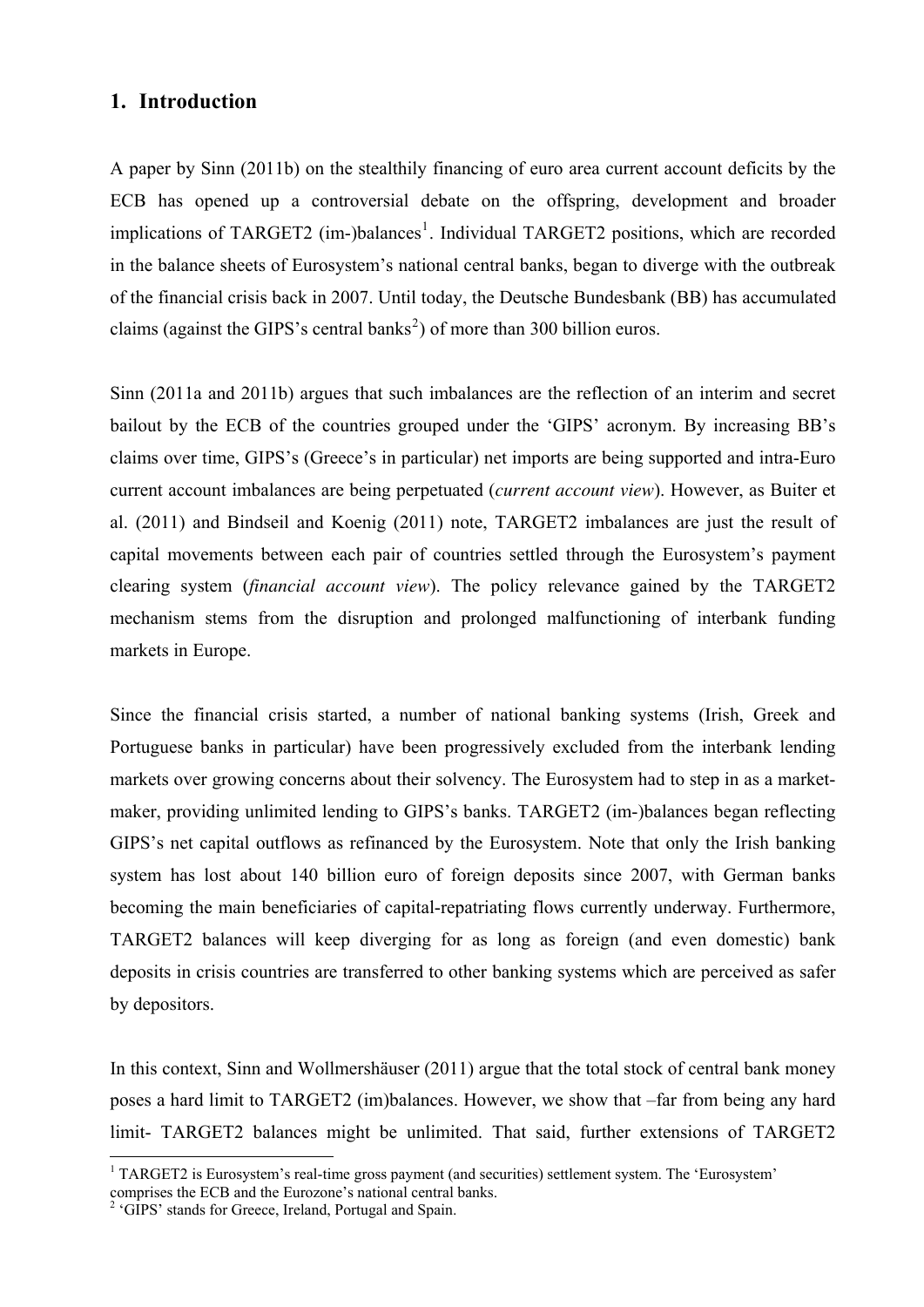claims (liabilities) in the euro area's core (peripheral) economies might be at odds with maintaining a common monetary policy within the currency union.

Increasing BB's TARGET2 claims above autonomous liquidity demand<sup>[3](#page-3-0)</sup> would lead to excess liquidity in Germany (as well as in other TARGET2-creditor countries), which –as we will see – would pose a threat to the "common" nature of monetary policy in the euro area. Note that, in order to maintain a single interest rate for the whole union, the ECB needs to provide liquidity to banks in the GIPS countries (TARGET2 debtors) while simultaneously absorbing excess liquidity from the Eurozone's core countries (TARGET2 creditors). In this paper, we look at the different alternatives for liquidity management within the euro area and show that policy-making might become quite uncomfortable for European central bankers.

## **2. The ECB as a Market-Maker of Last Resort. Or How TARGET2 is Financing Intra-Euro Area Capital Flights.**

In order to draw a stylized picture of how TARGET2 is supporting capital flights we assume the euro area as a currency union consisting of two countries -Germany and Ireland. Before the crisis, the German banking system massively accumulated foreign claims –in our 2 country world– against Irish banks, therefore playing an active role in the build-up of the Irish boom. However, the financial crisis brought the boom to a sudden end. German investors' risk-aversion (against Irish assets) increased and German financial institutions started to repatriate their investments. Funds started to leave Ireland and to flow back into Germany. Figure 1 shows the balance sheets of the Irish and the German banking systems. Until the crisis, the increase of the Irish banking system's balance sheet was mainly driven by *foreign deposits* which were used to finance investments both inside and outside Ireland. With the outbreak of the 2007/2008 financial crisis, this funding source started to decline, specially in the second half of last year (see upper panel of Figure 1). In Germany this development was mirrored (in absolute terms) by a rise of foreign claims before the crisis and its reversal after the collapse of Lehman Brothers (see lower panel of Figure 1).

<u>.</u>

<span id="page-3-0"></span><sup>&</sup>lt;sup>3</sup> Autonomous liquidity demand is equivalent to the sum of autonomous liquidity absorbing factors on the liability side of the central banks balance sheet. This –in case of the BB - is mainly explained by currency in circulation. See ECB (2011), p.115.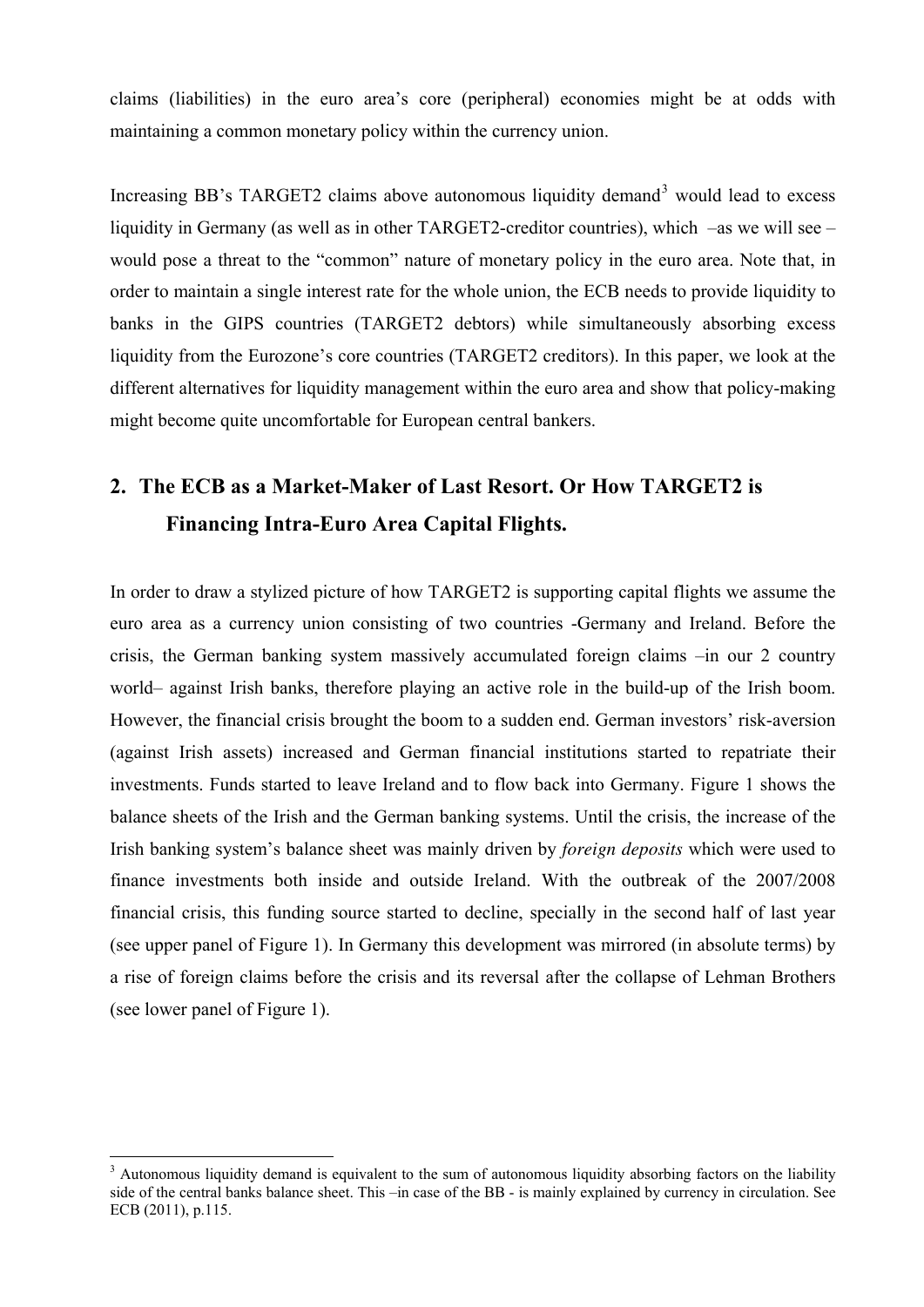



Source: National Central Banks, IMF: IFS.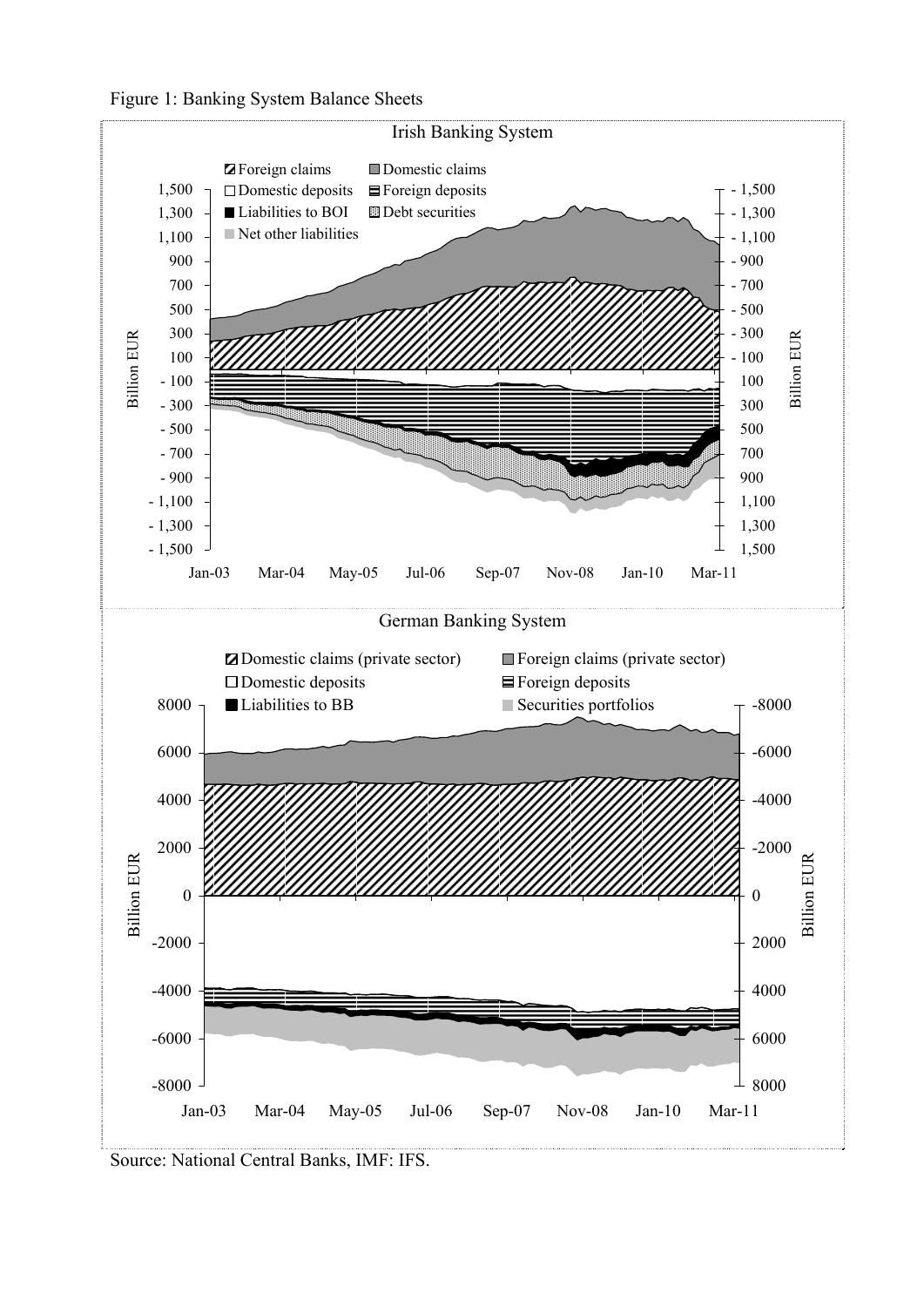In a world without a lender of last resort, the 'bank run' on Irish banks triggered by the flight of foreign (German) deposits would have ended up in the collapse of the Irish banking system while, in Germany, banks would have realized massive losses as the capital flight would have been limited by the sequential-service constraint<sup>[4](#page-5-0)</sup>. Not so within the Eurosystem: Since the start of the financial crisis, Irish banks have been progressively excluded from interbank lending as German banks reduced their exposure to them on the back of concerns over their solvency. The ECB had to act as a 'market-maker of last resort' in order to avoid a potential systemic event. The TARGET2 system guaranteed Irish banks unlimited<sup>[5](#page-5-1)</sup> credit lines from other Eurosystem central banks at the ECB's refinancing rate, eliminating the sequential-service constraint for German banks.



Figure 2: Financing of Intra-Euro Area Capital Flight via the TARGET2

<span id="page-5-0"></span><sup>&</sup>lt;sup>4</sup> Due to term transformation only the first-movers would have saved their deposits. That was the case of Iceland, where, as capital left the country, many 'slow' foreign investors based in the UK and the Netherlands lost theirs.<br><sup>5</sup> Providing Irish banks provided sufficient collateral.

<span id="page-5-1"></span>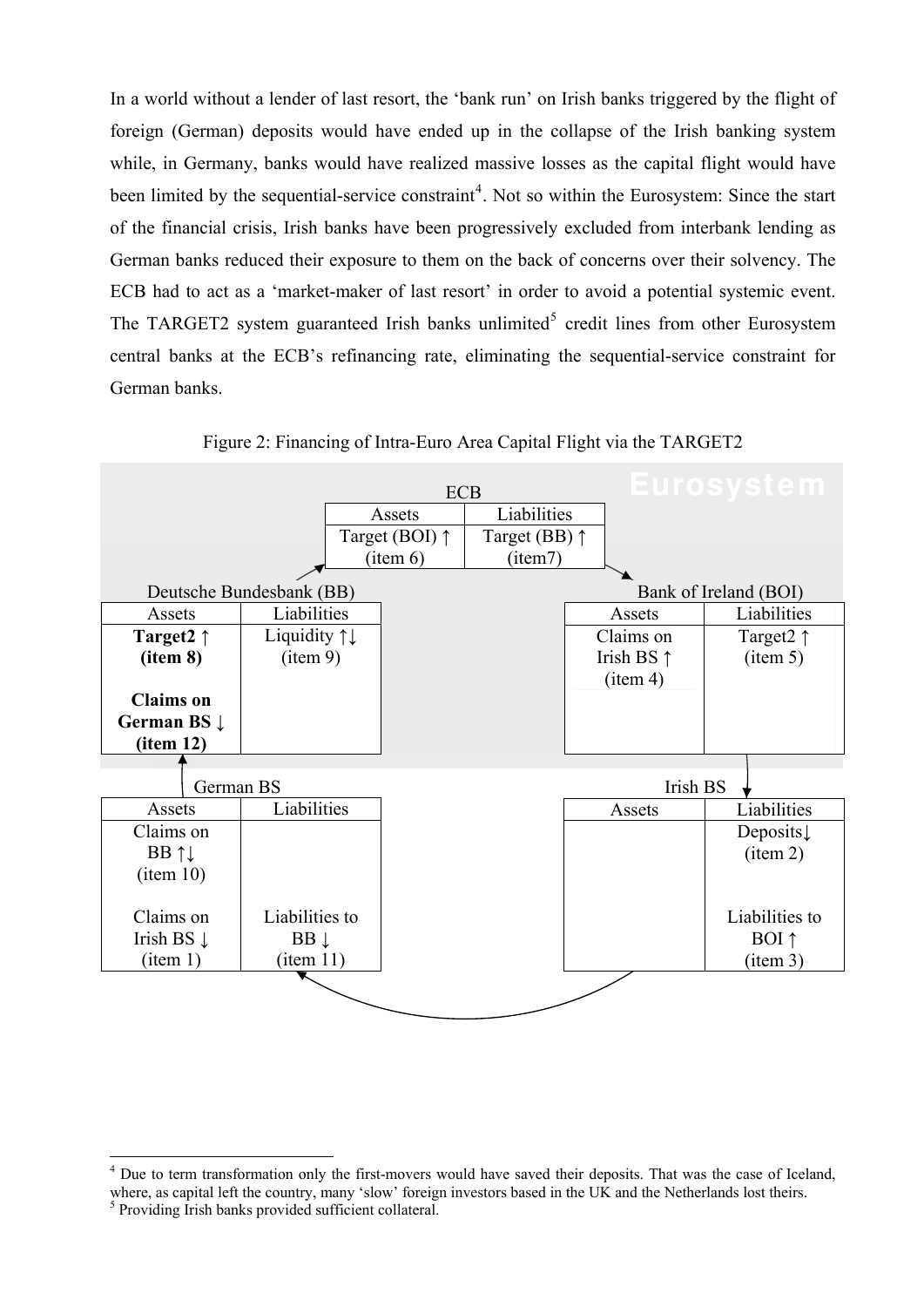Figure 2 shows the dynamics of the TARGET2 mechanism and the flight of German capital out of Ireland (flowing back into Germany).<sup>[6](#page-6-0)</sup> Firstly, German banks reduce their exposure to Ireland. Foreign claims (item 1) of the German banking sector are declining, mirroring a reduction of foreign liabilities in the Irish banking sector's balance sheet (item 2). While also reducing their domestic and foreign claims, Irish banks fill the gap left by the reduction in (foreign) financing sources by (over-)relying on central bank credit (item 3). As a result, open market operations increase (item 4) in the asset side of the Bank of Ireland's (BOI) balance sheet, and a similar increase in TARGET2 liabilities (item 5) follow. As the ECB intermediates the transfer of bank deposits -via TARGET2- to the BB, ECB's TARGET2 liabilities to BB increase (item [7](#page-6-1)).<sup>7</sup> In its turn, BB books TARGET2 outflows among its assets (item 8) and credits the proceeds on the account of the recipient German bank (item 9). The German banking system, whose claims on the central bank have increased (item 10) now holds liquidity in excess of their reserve requirements. In order to minimize low-remunerated 'excess' liquidity (item 10), German banks reduce their reliance over refinancing operations at the BB (item 11), which is equivalent to declining claims of BB on German banks (item 12) and a reduction of liquidity (item 9).

The stylized chart of liquidity flows described in Figure 2 shows up in the balance sheets of both the BOI and BB (Figure 3). Since the start of the crisis, claims on Irish banks (as well as TARGET2 liabilities in the BOI balance sheet) have sharply increased. This increase has been mirrored by an increase of TARGET2 claims (substituting previous claims on German banks) in the BB's balance sheet.

<span id="page-6-0"></span> $\frac{1}{6}$  A broadly similar approach is described in Buiter et al. (2011) and Bindseil and Koenig (2011).<br><sup>7</sup> There is no 'world' liquidity effect as TARGET2 claims and liabilities sum up to zero at the ECB level.

<span id="page-6-1"></span>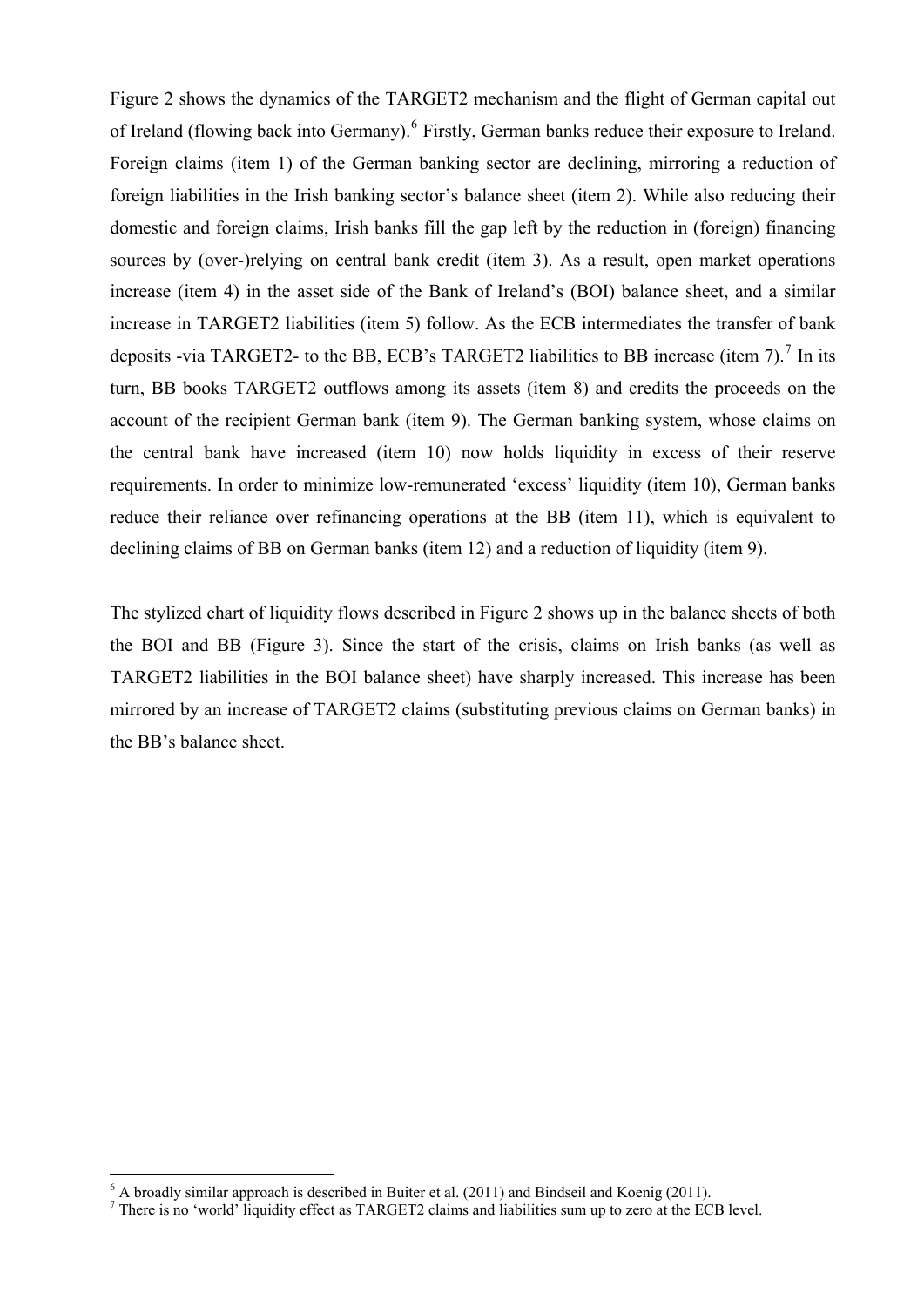



Source: National Central Banks, IMF: IFS.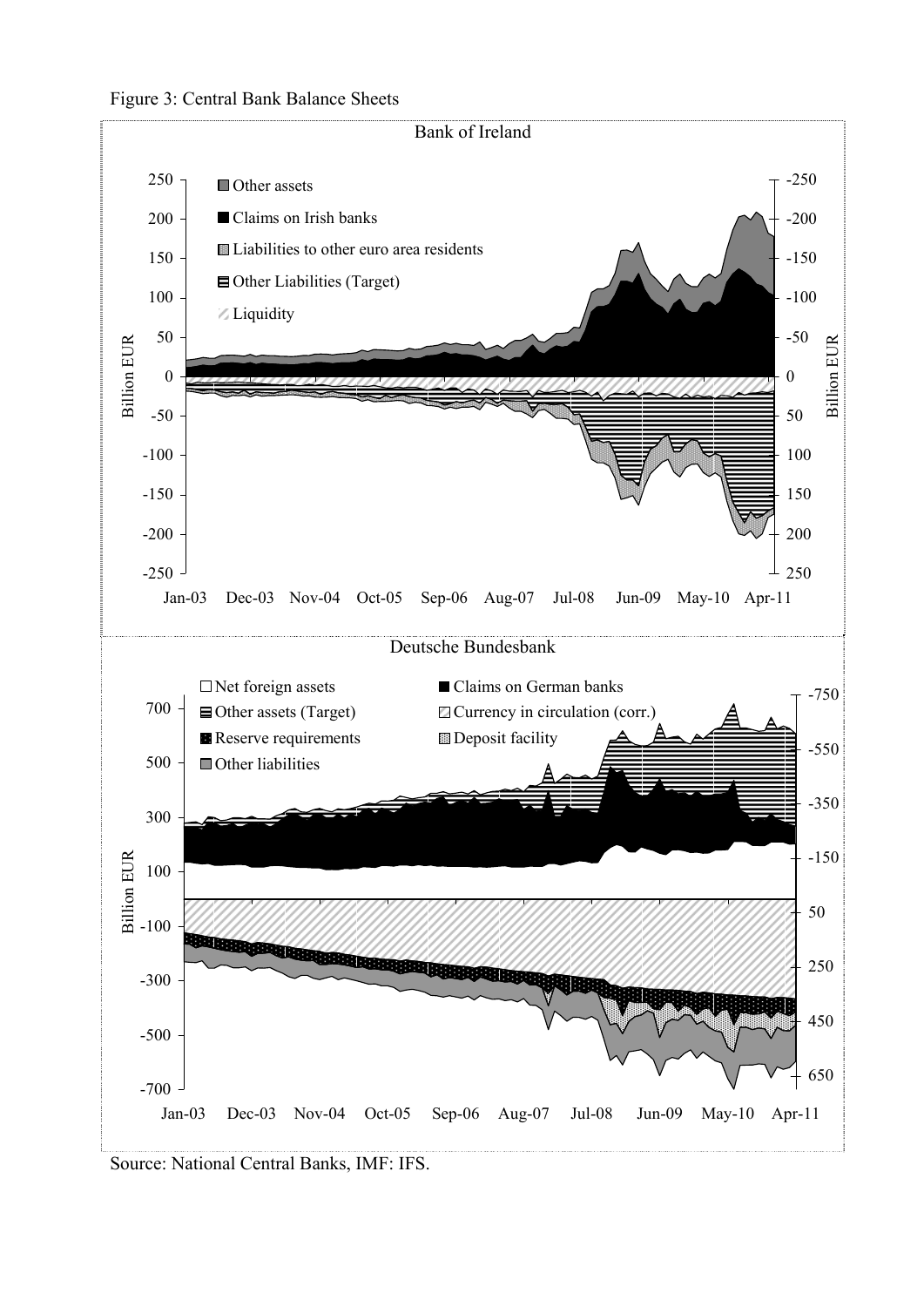## **3. Unlimited TARGET2 Balances – The Emergence of Creditor and Debtor Central Banks**

According to Sinn and Wollmershäuser (2011), the resulting increase in TARGET2 liabilities (claims) at the BOI (BB) would crowd central bank credit out in Germany (see item 8 and 12 in Figure 2 and the horizontal dashed area substituting the black area in the lower panel of Figure 3). While this situation might be possible, the implications that Sinn and Wollmershäuser (2011) derive are not straightforward. They argue that the Eurosystem would need to sell its (gold and foreign exchange) reserves when the supply of liquidity due to the accumulation of TARGET2 claims exceeding autonomous liquidity demand. While theoretically possible, it is not very likely. Instead, the BB would (be inclined to) absorb liquidity by issuing debt instruments which would be recorded on its balance sheet's liability side.

However, this –in our view- more realistic scenario would lead to a paradoxical situation. In general, a textbook central bank holds a monopoly over the issuance of base money and provides liquidity wherever it is scarce at the policy rate (*creditor central bank*). In contrast, due to the accumulation of large stocks of foreign reserves, most emerging market central banks are facing surplus liquidity in their domestic banking systems (*debtor central bank*). By expanding longerterm liabilities to the domestic banking system, debtor central banks structurally absorb liquidity (Loeffler et al. 2010).

The increase of TARGET2 claims above liquidity demand at the BB would have a similar effect to the accumulation of FX reserves in emerging-market central banks. In fact, the BB would become a debtor central bank towards the German banking system! At the same time, national central banks building up TARGET2 liabilities -such as the BOI- would remain as classical creditor central banks. That is, while the ECB would need to provide liquidity to one region of the euro area, it would also have to reduce liquidity in countries with TARGET2 claims. As a result, liquidity management in the euro area would become asymmetric.

To get a sense of how the balance sheets of creditor (BOI) and debtor central bank (BB) would differ, Figure 4 zooms into Figure 2 for that purpose. With constant liquidity demand in Germany, the continued increase of TARGET2 claims would lead to an oversupply of liquidity. In order to absorb the excess liquidity, BB would have to offer debt instruments to German banks (item 13). In contrast, the BOI would have to expand its open market operations on the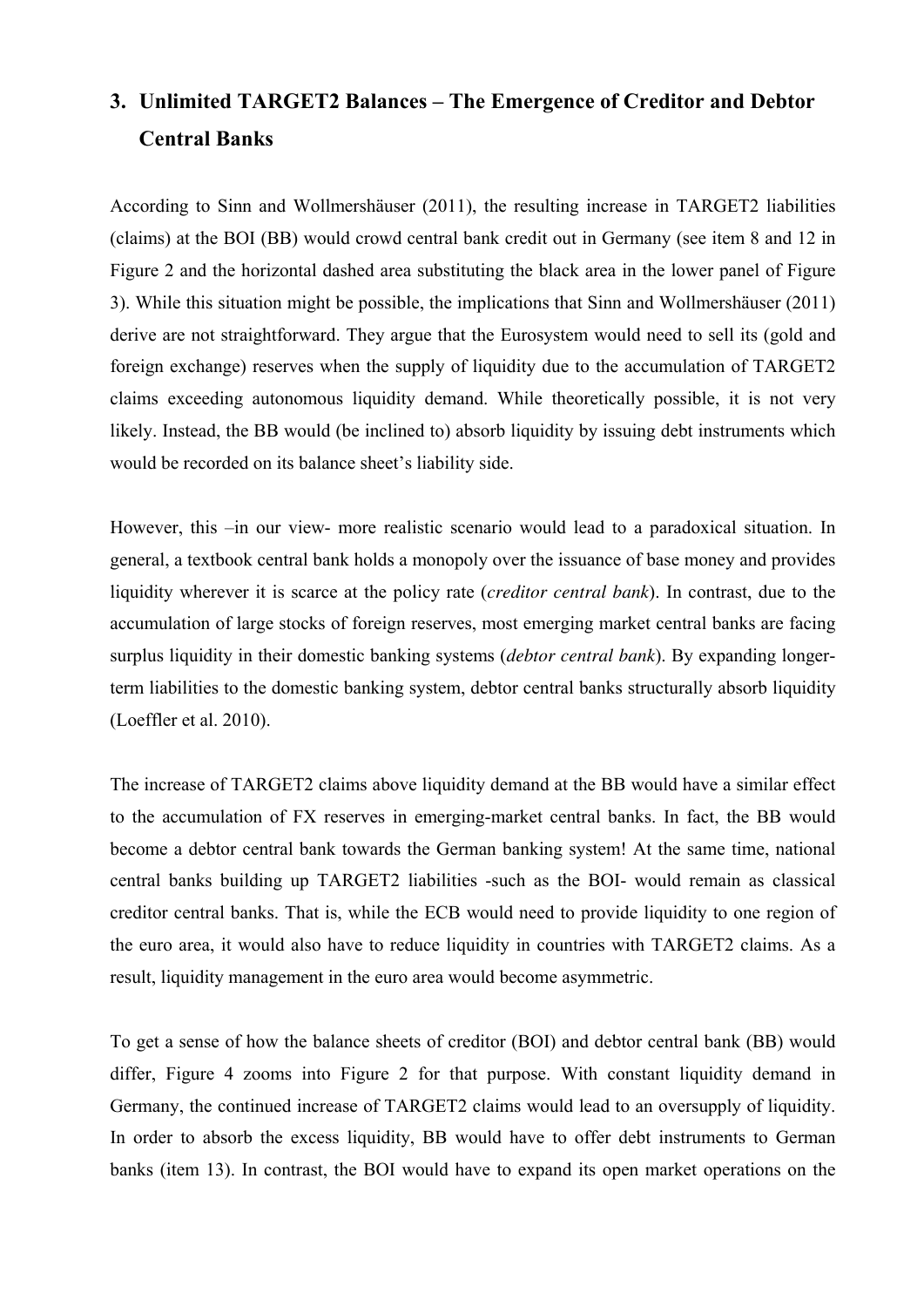asset side of its balance sheet in order to meet the increasing liquidity needs of the Irish banking system.

| Deutsche Bundesbank (BB) |                                                           |  |
|--------------------------|-----------------------------------------------------------|--|
| Assets                   | Liabilities                                               |  |
| Target2 $\uparrow$       | Liquidity $\uparrow \downarrow$                           |  |
| item 8)                  | (item 9)                                                  |  |
|                          | <b>Liabilities to</b><br>German BS $\uparrow$<br>item 13) |  |

Figure 4: The Emergence of Creditor and Debtor Central Banks

## *Bank of Ireland (BOI)*  Assets Liabilities **Claims on Irish BS ↑ (item 4) Target2 ↑ (item 5)**

## **4. Liquidity Management in an Asymmetric Monetary Union**

In light of these developments, the ECB will face three major alternatives for managing the excess liquidity we have already analyzed in our stylized 2-country monetary union. Firstly, the Eurosystem could conduct market-based measures such as selling bonds to German banks or using reverse repos to drain excess liquidity in the German banking system. Secondly, it could absorb excess liquidity through non-market based instruments such as to increase (unremunerated) minimum reserve requirements. Thirdly, the Eurosystem could (do nothing and) just offer German banks access to the ECB's deposit facility which is remunerated at 0.5%, that is, 75 basis points below the marginal lending rate (currently at 1.25%).<sup>[8](#page-9-0)</sup>

### *(1) Market-based Liquidity Drain*

In order to encourage German banks investing in longer-term central bank debt, the Eurosystem could offer reverse repos at an interest rate close to the main refinancing rate. If excess liquidity is completely absorbed, this option would ensure a common monetary policy within the Eurozone as short-term rates would remain close to one another in all member countries. However, two main unintended consequences are likely to follow. Firstly, capital flight would likely accelerate as the TARGET2 mechanism would provides an incentive for German banks to withdraw their foreign deposits from Irish financial institutions and invest them into high yield central bank debt. The implications would be that German banks would be encouraged to even

<span id="page-9-0"></span><sup>&</sup>lt;sup>8</sup> There is a fourth alternative which is 'fiscal coordination'. Fiscal authorities might move bank deposits to the central bank. In this case, government deposits would become quasi-monetary policy operations for as long as the central bank is able to keep withdrawals under control. The mixture of fiscal debt management and monetary policy would call into question the 'independence' of the central bank at stake.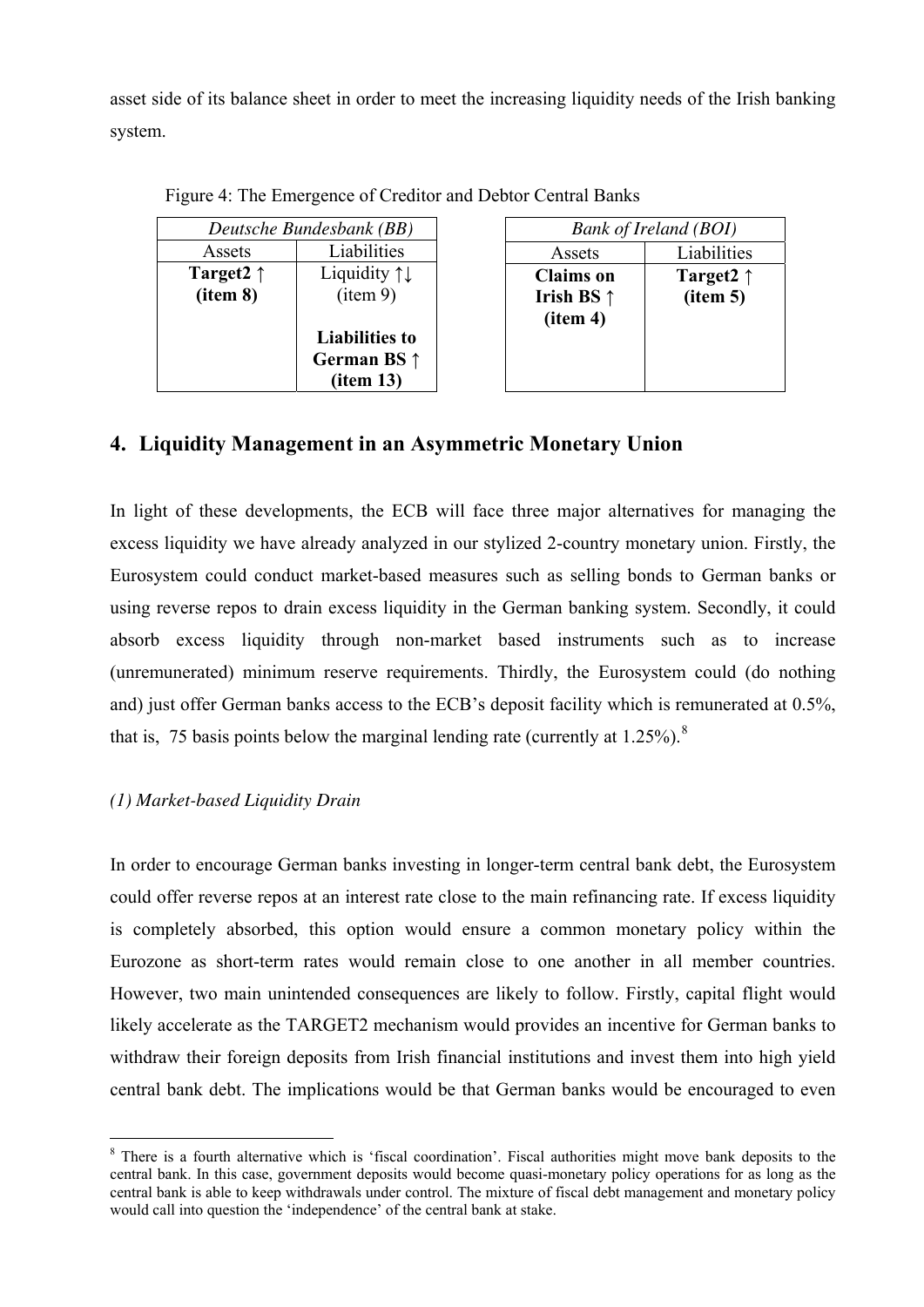accelerate their disengagement in Ireland as the Eurosystem – due to the TARGET2 mechanism - would de-facto swap the risky exposure of German banks toward the Irish BS into riskless high yielding claims against their central bank. Secondly, issuing debt certificates at the policy rate could complicate liquidity management and discourage interbank lending as banks could overdemand liquidity knowing that, at the end of the day, they could reinvest it in market-based central bank debt at the policy rate.<sup>[9](#page-10-0)</sup>

Figure 5 describes this mechanism. 'Private liquidity' flows via the TARGET2 system back to Germany leading to an increased demand on 'central bank liquidity' by Irish banks, which have to pay the policy rate for their increased reliance over Eurosystem lending. German banks are encouraged to remove their deposits as they can invest their repatriated deposits with the Eurosystem yielding at least the policy rate.



Figure 5: Free Lunch for German Banks

While claims against the Eurosystem (reverse repos) are riskless<sup>[10](#page-10-1)</sup>, funds deposited at Irish banks are (perceived as) much riskier<sup>[11](#page-10-2)</sup>. The Eurosystem as a whole would be accumulating riskier assets as a by-product of its monetary policy operations with the Irish banks (lower part of Figure 5). The default risk of holding such riskier assets posted as collateral by Irish banks would be born by the ECB and, ultimately, by the individual national central banks in accordance to

<span id="page-10-0"></span><sup>&</sup>lt;sup>9</sup> Under 'normal' conditions overdemanding liquidity is not 'costless' as lending the excess liquidity in the interbank market would lead to a downward pressure on interbank rates while reinvesting it in central bank debt would be possible only at the deposit interest rate.

<span id="page-10-1"></span> $10$  In order to ensure the attractiveness of those investments the default risk would have to remain at the ECB.

<span id="page-10-2"></span><sup>&</sup>lt;sup>11</sup> Note that, while it could be argued that 'deposit insurance' makes deposits risk-free, this depends –in its turn- on the Government's creditworthiness. Once this is lost, concerns over the higher risk of funds deposited at domestic institutions would be justified.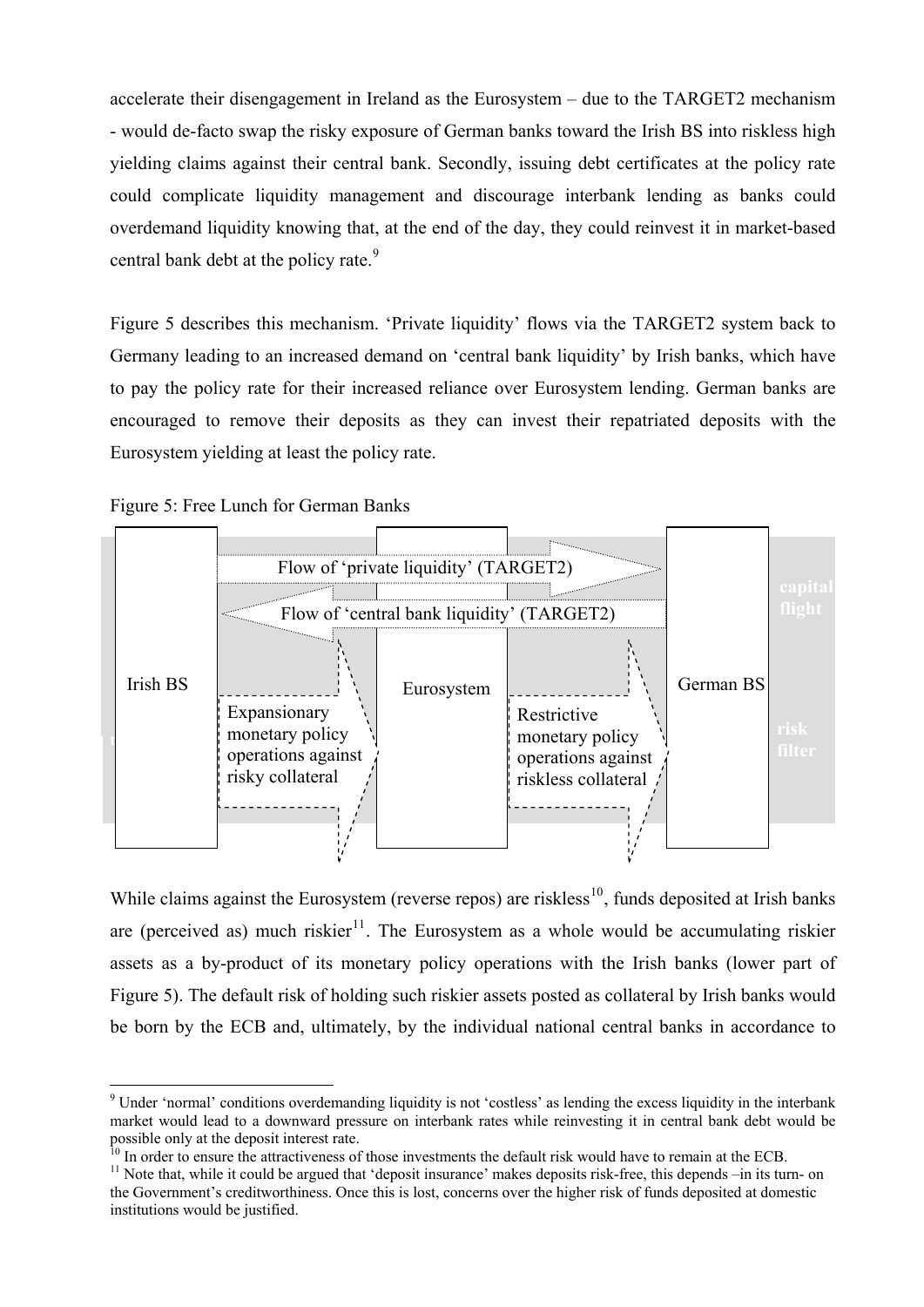their capital key. Overall, this first option would represent a 'free lunch' for the German banking sector.

#### *(2) Non-market Based Liquidity Drain*

In order to absorb excess liquidity in the German banking system, the Eurosystem could also impose differential unremunerated required reserves (DeGrauwe 2010). In contrast to market based measures in which banks are free to invest on its own initiative, minimum reserve requirements are imposed by legal force. An increase of binding unremunerated<sup>[12](#page-11-0)</sup> required reserves on German Banks would force them to increase their deposits at the Eurosystem.<sup>[13](#page-11-1)</sup> BB's longer-term liabilities to the German BS (item 13 in Figure 4) would increase and –therefore- the (over)supply of liquidity would fall.

The very serious drawbacks of absorbing liquidity by legal force are at least twofold: (1) Mixing up interest rate policies with quantity restrictions would probably induce higher interest rate volatility as monetary policy can only choose between two instruments: Either targeting prices (interest rates) and leaving quantities react endogenously or targeting quantities and accepting an endogenous determination of prices. Therefore, minimum reserve requirements would not be able to absorb peaks of excess liquidity without causing extreme interest rate swings in the interbank market.<sup>[14](#page-11-2)</sup> (2) As reserve requirements are not mandatory for all financial institutions, but just to depository banks, the quasi-tax nature would hinder fair competition. In this case, monetary policy would support the emergence of unregulated financial products and institutions.

### *(3) Deposit facility – No Active Liquidity Drain*

This option -in our view, the most likely one- would be equivalent to a decrease of the money market interest rate in Germany. Since Irish banks are virtually excluded from the Euro interbank lending market, excess liquidity in the German banking system would lead -due to the lack of alternative investment opportunities with a better risk-return profile- to additional pressure on

<span id="page-11-0"></span><sup>&</sup>lt;u>.</u> <sup>12</sup> Currently, minimum reserves in the Eurosystem are remunerated by the average interest rate of ECB's main refinancing operations during a month. Therefore, although banks are not free to invest in required reserves, an increase of remunerated reserve requirements would have a similar impact as that of using market based measures to absorb surplus liquidity.

<span id="page-11-1"></span><sup>&</sup>lt;sup>13</sup> In practice, minimum reserve requirements would need to be increased in all euro area countries which are interconnected with the German banking system through the interbank market.

<span id="page-11-2"></span><sup>&</sup>lt;sup>14</sup> Managing liquidity through reserve requirement adjustments has sometimes been compared to cutting a diamond with a sledgehammer. The ECB required reserve ratio is 2 percent of overnight deposits as well as deposits and debt securities with a maturity up to 2 years and has not changed since the beginning of EMU.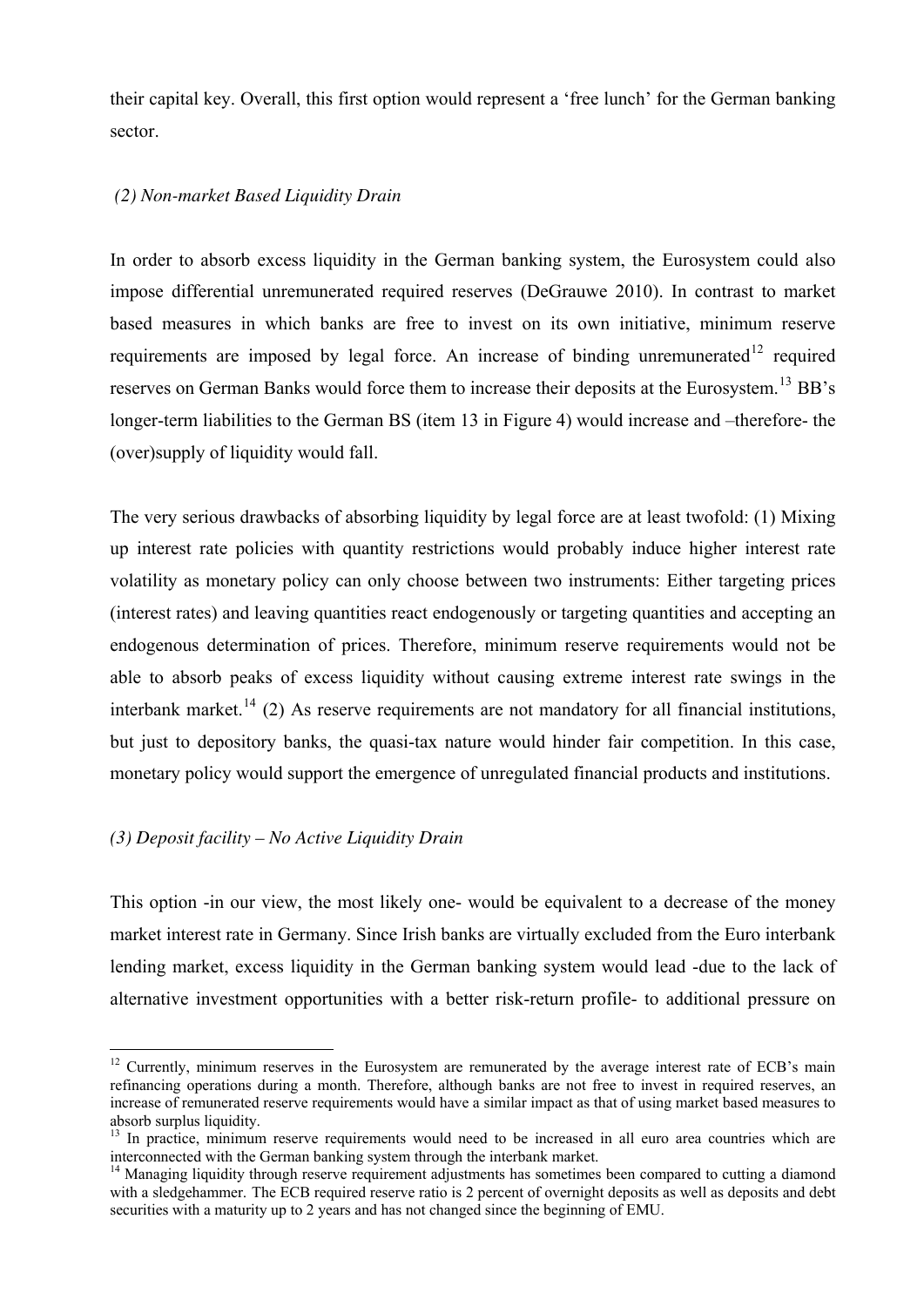short-term interest rates. Interbank interest rates would fall to the Eurosystem's overnight deposit rate<sup>[15](#page-12-0)</sup>, currently 75 basis points below the main financing rate (Figure 6). At this rate, banks would be indifferent between investing their excess of liquidity with other commercial banks and rather investing it at the Eurosystem's riskless deposit facility. Thus, building on the deposit facility, the effective money market rate would be higher in crisis countries -like Ireland- than in the boom ones –like Germany.

Apart from not being in line with a common monetary policy, the 'do nothing' option would foster overinvestment in Germany. In order to avoid investing the 'free' liquidity into the lowyielding deposit facility, German banks would have the incentives to search for higher-yielding investment projects. Inflationary pressures, together with the usual hazards associated with excessive and/or riskier lending in Germany, would be two likely outcomes. However, there is also a point in favor for the deposit facility solution. The lack of investment opportunities could also discourage German banks from removing their foreign deposits<sup>[16](#page-12-1)</sup>. That would lower the pressure on the TARGET2 mechanism as well as on monetary policy.





Source: ECB.

-

 $15$  The overnight deposit rate is the relevant policy rate in an environment of excess liquidity.

<span id="page-12-1"></span><span id="page-12-0"></span><sup>&</sup>lt;sup>16</sup> Which would also be the case when absorbing excess liquidity non-market based.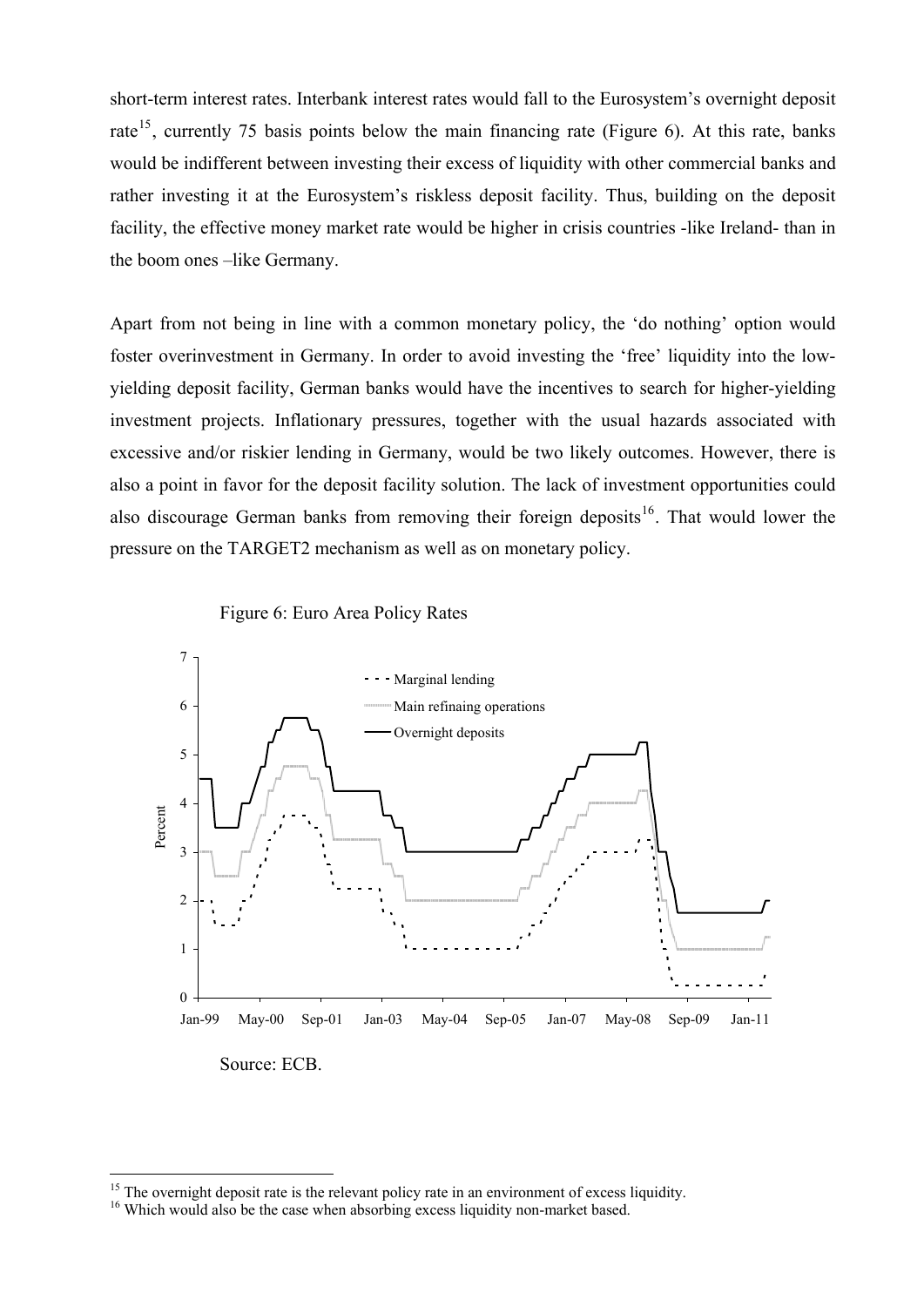### **5. Conclusion**

This paper has looked at the implications of an ongoing divergence of TARGET2 balances for monetary policy in the euro area in the case of a prolonged capital flight from the periphery to core countries. We show that the "common" nature of monetary policy within the Eurozone could be called into question if TARGET2 claims lead to rising liquidity in the core regions. Should that be the case, the Eurosystem would need to provide liquidity to banks in countries with TARGET2 liabilities while absorbing excess liquidity in countries with TARGET2 claims to maintain a common interest rate for the euro area.

The strategies available at hand for absorbing excess liquidity are limited and neither of their outcomes will be optimal from the Eurosystem's perspective. Using liquidity-absorbing marketbased measures might even accelerate the capital repatriation process and would provide core banks with a 'free lunch'. Imposing unremunerated reserve requirements on core banks might hamper (or even break) the interest-rate transmission channel and encourage the emergence of shadow banking. Finally, even a 'do nothing' scenario would likely cause inflationary pressures, together with the hazards associated with excessive and/or riskier lending in core countries.

Whether a credit-driven boom in core Europe's domestic economies would provide a 'way out' of the current crisis remains uncertain. By driving an overinvestment cycle in core Europe (in particular in Germany), GDP growth and asset prices would pick-up. Domestic demand would start rising possibly with positive spillover effects to periphery countries. The boom would improve the asset side of German banks' balance sheets so their restructuring would also be quicker. A likely increase of liquidity demand by German banks could lead to a reduction of excess liquidity, although it could also accelerate the deposit drain to fund investments in Germany. Overall, relying on a bubble for boosting short-term growth would be sowing the seeds of the next crisis.

The best scenario we conceive is one in which TARGET2 balances do not unlimitedly diverge. However, to reach that goal, the euro area interbank money market would need to be fully restored so as to improve the liquidity allocation process. Since this cannot be safely achieved by the usual stabilisation policies at hand, we urge policymakers at speeding up the restructuring process currently underway in many European banking sectors and to meet the fiscal consolidation targets in place to regain the trust of financial markets.